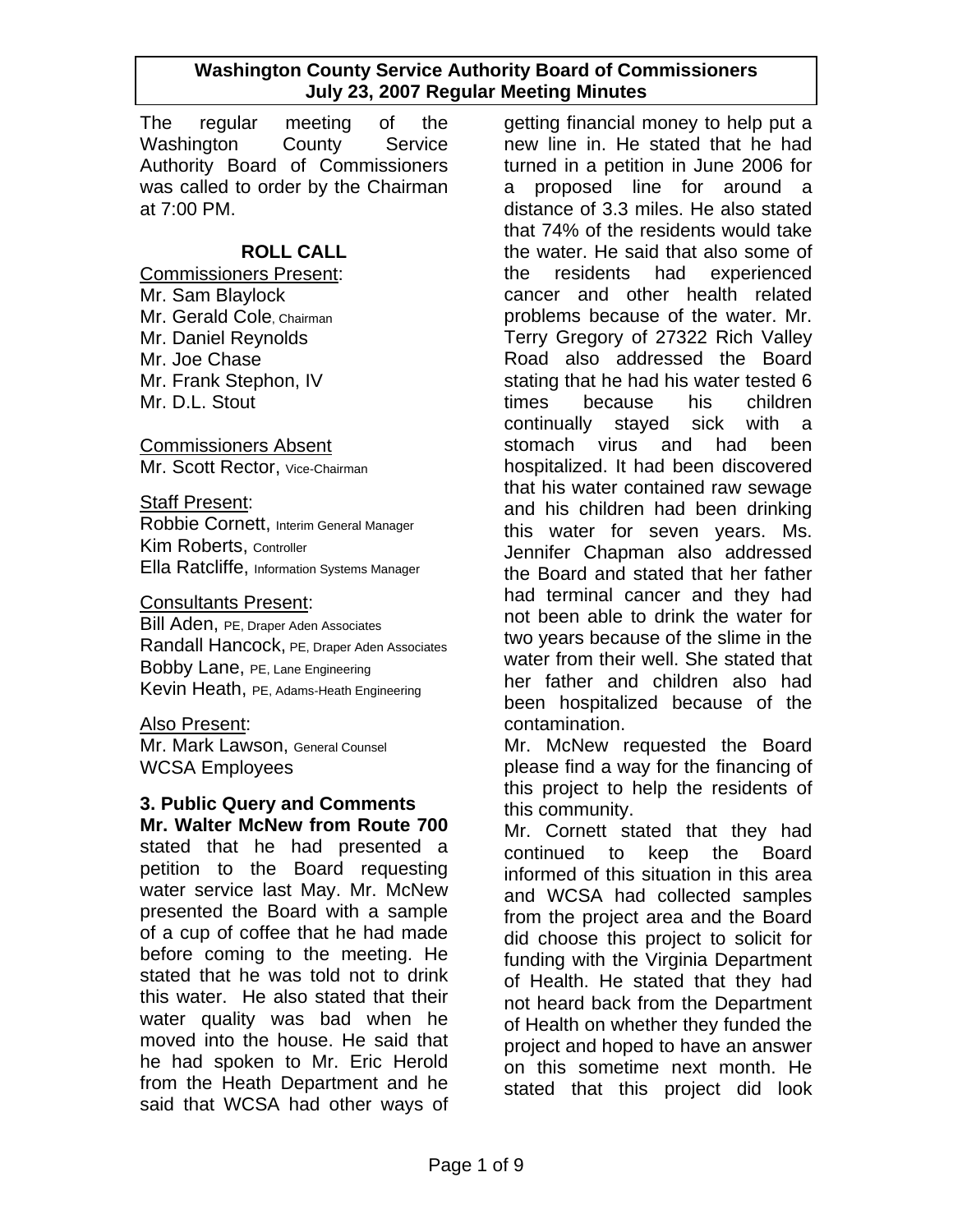favorable for funding because of the interest of more than 50% of the residents in the area and the water samplings being contaminated. He hoped that they would be able to bring the funding consideration back to the Board in August. Mr. Cole requested that Mr. Cornett explain what to expect if funding is received and the timeframe of the project.

# **4. Approval of Agenda**

Mr. Cornett stated that he no changes or corrections to the agenda. A motion was made by Mr. Reynolds to approve the agenda. Mr. Reynolds motion was seconded by Mr. Blaylock and approved by a unanimous vote.

# **5. Consent Agenda**

- Minutes from June 11 and 25th, 2007
- Routine Reports
- Financial Statements for May 2007
- Check Register ending 06/29/07

# **Items removed from Consent Agenda**

None

Mr. McReynolds made a motion to approve the Consent Agenda. Mr. Reynolds motion was seconded by Mr. Stout. The motion was approved by a 6-0-1 vote.

# **6. Engineer's Report and Update**

**Mr. Bill Aden and Mr. Randall Hancock with Draper-Aden reported on the following projects:** 

**Sewer O & M Analysis** 

Mr. Hancock reported that they had previously submitted some O & M costs and some updated construction costs for the Exit 13 and 14 area and were planning on having a meeting with the WCSA to discuss. They had met with the WCSA staff, 2 Committee members of the Board of Commissioners and the Board of Supervisors about two weeks ago and provided as needed assistance on negotiations with the agreement that had been proposed with the Town of Abingdon and the City of Bristol. They had also provided them with some information on the Southern Rivers Watershed Enhancement Program which Mr. Cornett would present to the Board later in the meeting.

# **Seven Springs Secondary Supply**

Mr. Aden reported that they had submitted the PER to the staff for review and then would be sending the PER to the Health Department for approval. They are waiting to hear comments from the staff.

# **Glove Drive Waterline Improvements**

Mr. Aden reported that they had submitted the PER to the staff to review and they would be sending it to the Health Department. They have already completed the preliminary design and are working on the final design. They are waiting to hear comments from the staff.

# **Route 58 Water Storage Facilities**

Mr. Aden reported that they had meet with Mr. Jones on site and will meet with him again to discuss the road location. They hoped after they reached this agreement they could proceed with the tank site.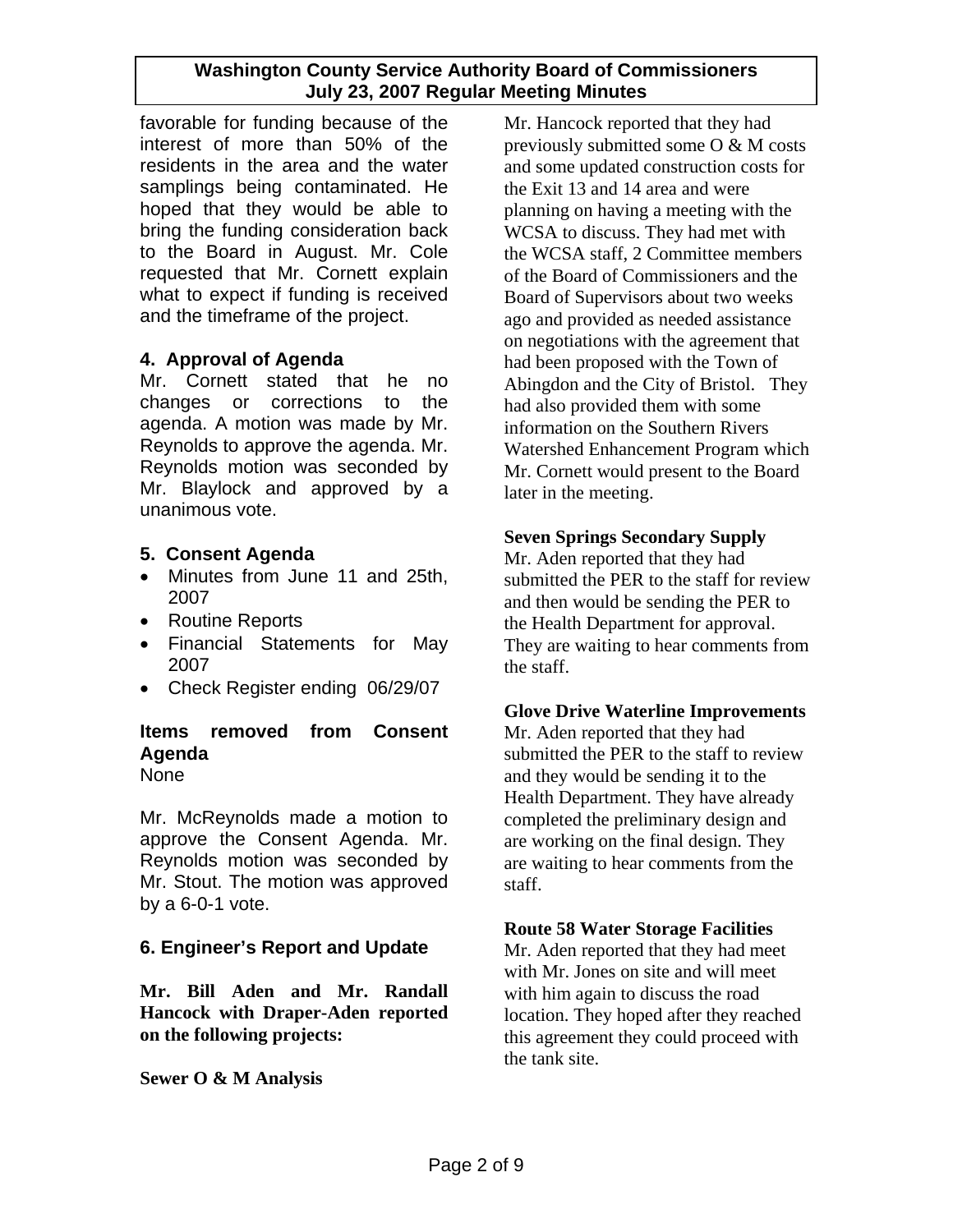# **Route 58/Watauga Road Waterline Improvements**

Mr. Aden reported that had completed the water line plan profile and was waiting on authorization from WCSA to compete the final design.

# **Bristol and Industrial Park Pump Station**

Mr. Hancock reported that they had been assisting staff on getting some pumps located and approved for replacement of the pump station. He reported that they had done some hydraulic calculations and had sent them to the Health Department and they did get back a confirmation that they could proceed with the work.

# **Remington Drive**

Mr. Hancock reported that were working with the staff on some pressure issues in this area and hoping to get some things installed to alleviate these problems.

#### **Mr. Bobby Lane with Lane Engineering reported on the following projects:**

# **Lime Hill/Walker Mountain Road Project**

Mr. Lane reported that they had completed the final design and had submitted the project to the Health Department. He stated that Mr. Eric Herold had reviewed the plans and they have been approved. He stated that the Virginia Department of Transportation has reviewed the project in the field and has approved the layout of the project. There had been an environmental assessment completed and hoped to be approved soon. He also stated that as soon as they had all of the easements that they would proceed with advertisement for the project construction. He commended Mr. Herold for working closely with the WCSA staff to get this project approved within a 60 day period.

# **Mr. Kevin Heath reported on the following projects:**

# **White's Mill Road**

Mr. Heath stated that they had continued to work with the WCSA staff on a potential alternative for the tank site for this project.

# **Orchard Hill Road**

Mr. Heath stated that they received comments from the Health Department and responded to those and had also received approval to proceed. He stated the remaining items would be to secure the permits for stream crossings to be done.

# **7. General Manager's Report and Update**

Mr. Cornett reported on the following:

# **Significant Field Work**

- 44 leaks were repaired
- 9 breaks were repaired
- 86 water taps made
- 8 wastewater taps made
- 60 after hours maintenance call-outs
- 236 customers were telephoned following unusually high usage
- 128 customers were notified that their water was to be turned off
- $$3,678.00$  was abated for 45 customers with water leaks

#### **Construction in Progress**

Mr. Cornett presented the Board with a Comprehensive update of all the projects that WCSA is actively involved in. There were a total of 54 projects on the update.

#### • **Administrative Items**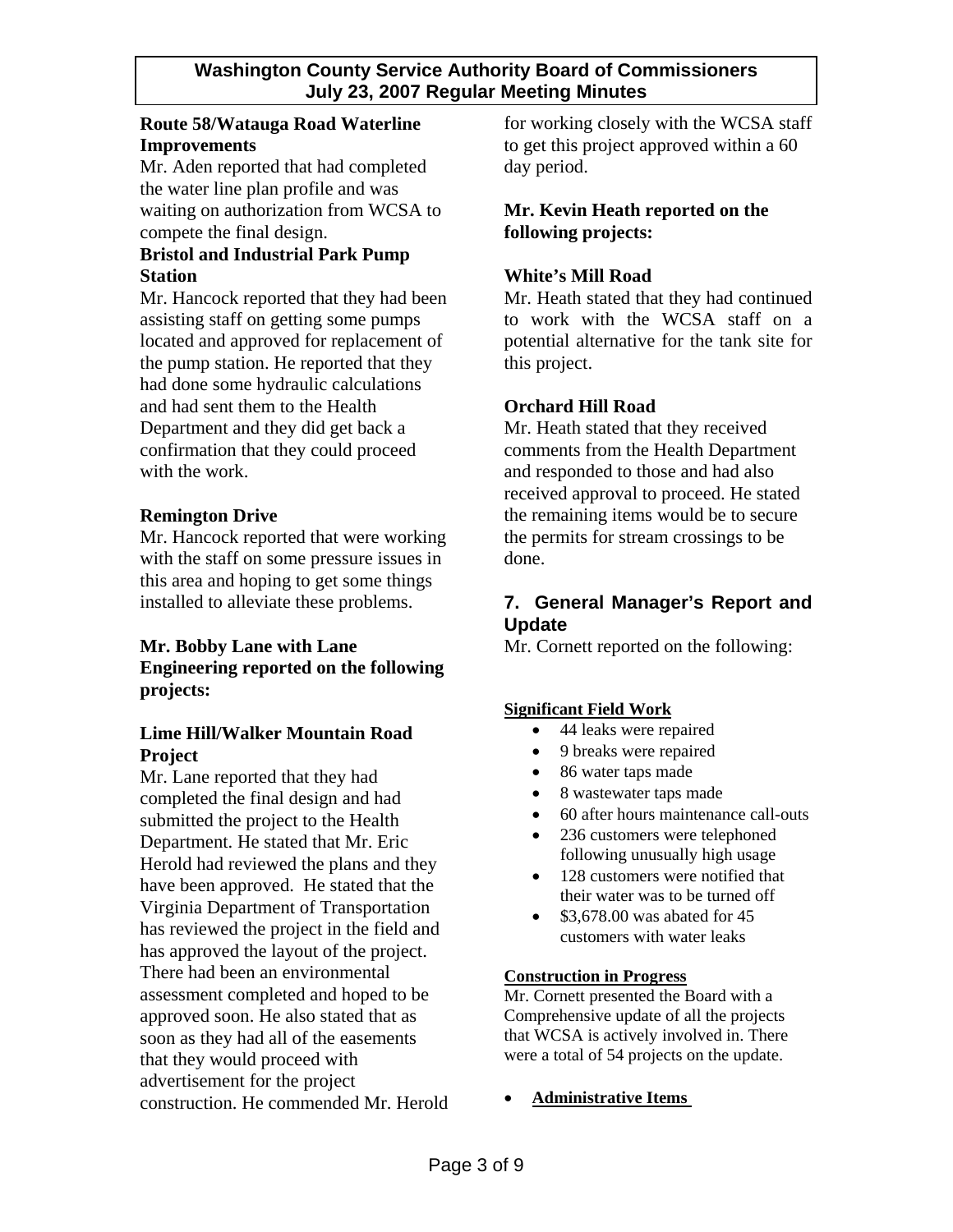- For Commissioners other than Mr. Chase and Mr. Stephon who received new Commissioner Resource Notebooks, we have included updated information such as an update cover sheet, contact information sheet, organization chart, rate and fee structure sheet, and personnel policy and procedure manual.
- Mr. Cornett presented the Board with a copy of correspondence from the Town of Saltville informing WCSA that our water rates are going up from \$2.05 to \$2.21 per thousand gallons, which is about and 8.5 percent increase. Our average monthly purchase is about 600,000 gallons.
- Mr. Cornett presented the Board with a copy of a notice to BVU from the Virginia Department of Health regarding a higher than allowable level of haloacetic acids over a one year period. He stated he felt that they should know about this since WCSA sells water to BVU at the location where this particular violation has occurred.
- Kimberly Roberts and Mr. Cornett met with a rate structure and finance consultant a couple of weeks ago. This was an informative meeting and we plan to procure for the rate structure analysis in September of this year.
- Mr. Cornett was pleased to announce that WCSA has hired Mr. Mark Osborne as its Engineer in Training. Mr. Osborne currently resides in Bristol Virginia and is a graduate of Virginia Highlands Community College and Bluefield State College where he obtained his Engineering degree. Most recently Mr. Osborne has been employed by Lane Engineering.
- Mr. Cornett was pleased to report that WCSA has recently made an offer of employment to two county

residents to fill the two open Crew positions in the Maintenance Department. They hope to hear back from these individuals soon.

• Mr. Cornett commended Mr. Doug Sullins at the Drinking Water Plant for serving on the WCSA's Safety Committee for four years.

# **8. Election of Officers 2007-2008 Fiscal Year**

The Board annually selects officers and authorizes the officers to sign the Authority's checks (two signatures are required on checks).

- **Chairman-** Mr. Cole opened the floor for nominations for Chairman. A motion was made by Mr. Reynolds and seconded by Mr. Stout to reelect Mr. Gerald Cole. Mr. Chase moved that the nominations be closed and elect the new Chariman by a unanimous vote. The vote passed by a 5-1-1 vote with Mr. Cole abstaining.
- **Vice Chairman-** Mr. Cole opened the floor for nominations for Vice-Chairman. Mr. Stout made a motion to re-elect Mr. Scott Rector for Vice-Chairman. Mr. Stout's motion was seconded by Mr. Reynolds and passed by a unanimous vote.

The following appointments were suggested for Treasurer, Secretary, and Assistant Secretary.

• **Treasurer** – This position is currently being held by Mr. Robbie Cornett, Interim General Manager. A motion was made by Mr. Reynolds to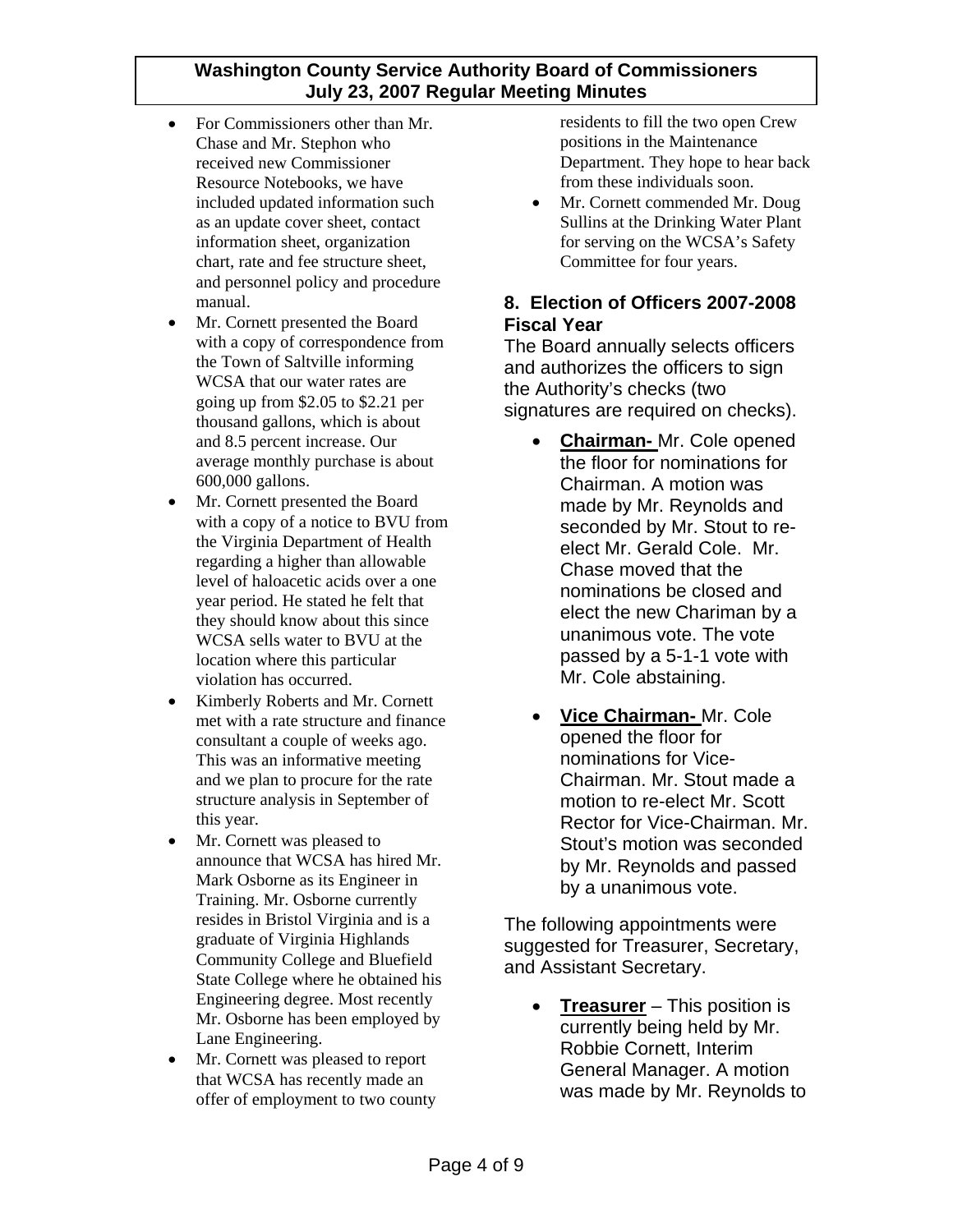nominate Ms. Kimberly Roberts for this position. Mr. Reynolds motion was seconded by Mr. Chase and passed by a unanimous vote.

- **Secretary** This position is currently being held by Mr. Robbie Cornett, Interim General Manager. A motion was made by Mr. Stout and seconded by Mr. Blaylock for Mr. Cornett to remain in this position.
- **Assistant Secretary** This position is currently being held by Ms. Ella Ratcliffe, Information Systems Manager. A motion was made by Mr. Reynolds and seconded by Mr. Stephon for Ms. Ratcliffe to remain in this position.

# **9. Appointments to Represent WCSA, for the Washington County Joint Utilities Committee and Chilhowie Regional Water Treatment Facility Steering Committee**

#### **Washington County Joint Utilities Committee**

This committee is comprised of two representatives from the Board of Supervisors, two from WCSA, and one representative from the Industrial Development Authority. The representatives for 2006-2007 were Mr. Sam Kiser and Mr. Gerald Cole. Mr. Stephon and Mr. Stout volunteered to serve on this Committee for the 2007-2008 year.

Chilhowie/WCSA Regional Water Treatment Plant Steering Committee This committee is comprised of two representatives from the Town of Chilhowie and two from WCSA. The representatives for 2006-2007 were Mr. Scott Rector and Mr. Robbie Cornett. A motion was made by Mr. Reynolds that the same two members remain on this Committee for the 2007-2008 year. Mr. Reynold's motion was seconded by Mr. Stephon and passed unanimously.

# **10. Approval of the 2007-2008 WCSA Regular Board Meeting Schedule**

The Board approved the following regularly scheduled meetings for 2007-2008 year. Meetings begin at 7:00 PM in the WCSA Potts Board Room. Except as otherwise noted, the meetings are held on the fourth Monday of each month.

August 27, 2007

September 24, 2007

October 22, 2007

November 26, 2007

\*December 17, 2007

January 28, 2008

February 25, 2008

March 24, 2008

April 28, 2008

\*May 19, 2008

June 23, 2008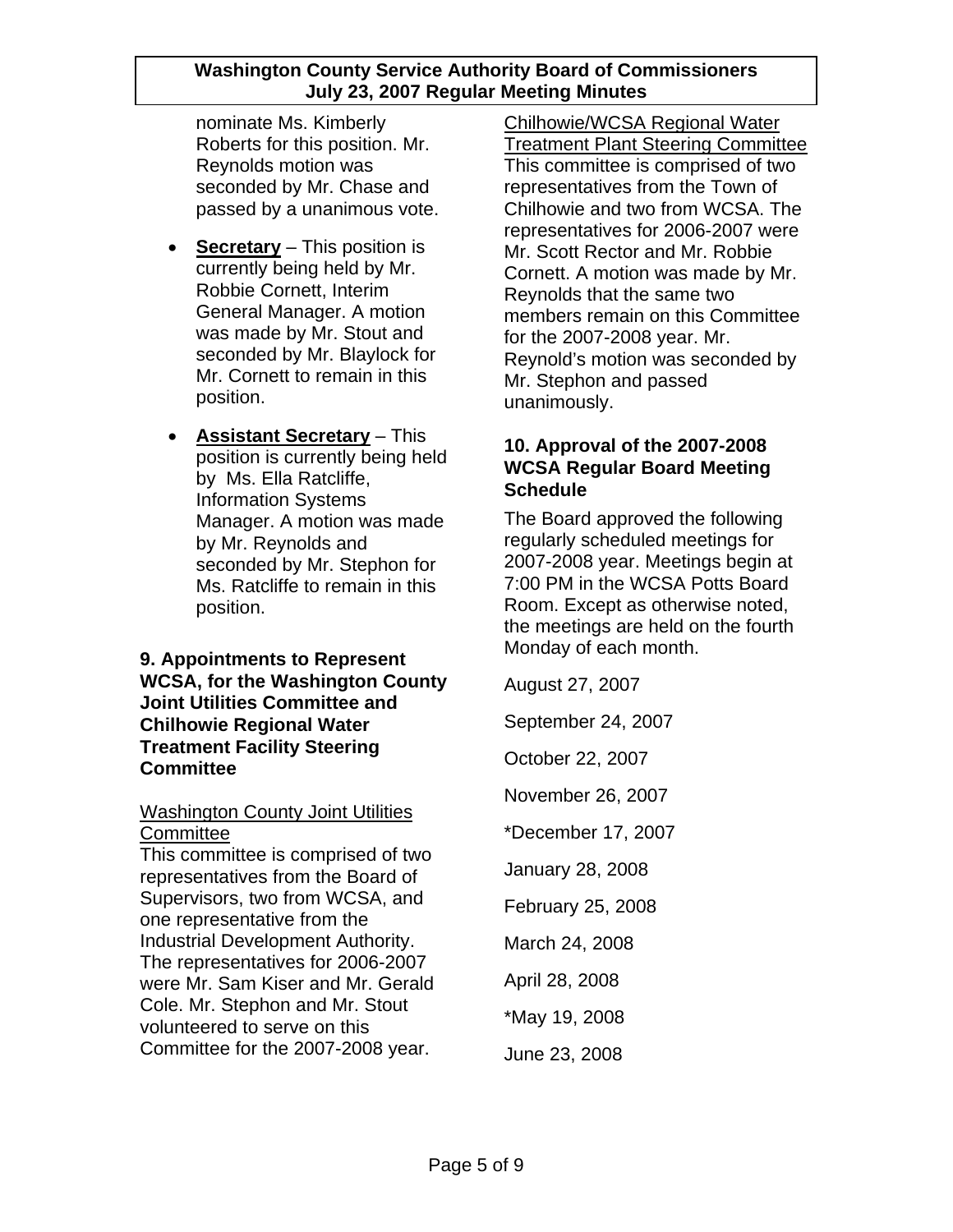A motion was made by Mr. Stout to approve the Regular Board Meeting Schedule that was recommended. Mr. Stout's motion was seconded by Mr. Chase and passed by unanimous vote.

# **11. Banking Resolution**

Mr. Cornett stated that normally, a corporation's Treasurer and Controller would be included on the resolution authorizing endorsement of checks and other instruments. Additionally, enough other persons should also be included so as to ensure that the Authority can conduct necessary routine business. Presently the following people are authorized to sign checks: the Chairman, Vice Chairman, Interim General Manager Robbie Cornett, Chief Engineer, Doug Canody, and Information Systems Manager, Ella Ratcliffe.

Mr. Cornett recommended the Board empower the Treasurer / Controller Kimberly Roberts, and at least four additional persons to be included on the HUB resolutions item #3 and #5. Mr. Cornett suggested the Chairman. Mr. Gerald Cole, Vice Chairman, Mr. Scott Rector, WCSA Interim General Manager, Robbie Cornett and WCSA Chief Engineer, Doug Canody serve as the four additional persons authorized to sign. Mr. Cole recommended Mr. Robbie Cornett, WCSA Interim General Manager, Mr. Doug Canody, Chief Engineer, Ms. Ella Ratcliffe, Information System Manager, and Ms. Kimberly Roberts to serve as the additional persons authorized to sign checks.

Mr. Cornett also recommended the Board limit two persons the authority to open new accounts, borrow money, or obtain safe deposit boxes. Mr. Cornett recommend the Board select two of the above persons to be included on the HUB resolution for item  $#1, #2, #4$  and  $#6$  (opening new accounts, borrowing money, safe deposit boxes and "all powers"). Mr. Stephon made a motion to nominate Mr. Robbie Cornett and Ms. Kimberly Roberts to have this authority on the HUB resolution. Mr. Stephon's motion was seconded by Mr. Stout and passed by a unanimous vote.

A motion was made by Mr. Stephon to approve the HUB Banking Resolution and WCSA Banking Resolution Item 11. Mr. Stephon's motion was seconded by Mr. Chase and passed by a unanimous vote.

# **12. Resolution for Commendation of Mr. Phil McCall**

**WHEREAS**, Phil McCall, esteemed citizen of Washington County, Virginia, served with dedication and diligence as a Commissioner of the Washington County Service Authority from July 2003 to June 2007; and

**WHEREAS**, Commissioner McCall represented the customers of the Service Authority in the Harrison Magisterial District of Washington County in a worthwhile and capable manner; and

**WHEREAS**, Commissioner McCall contributed to the expressed purpose and goals of the Service Authority by serving in the finest tradition as commissioner, **NOW THEREFORE, BE IT** 

**RESOLVED** that the Board of Commissioners of said Washington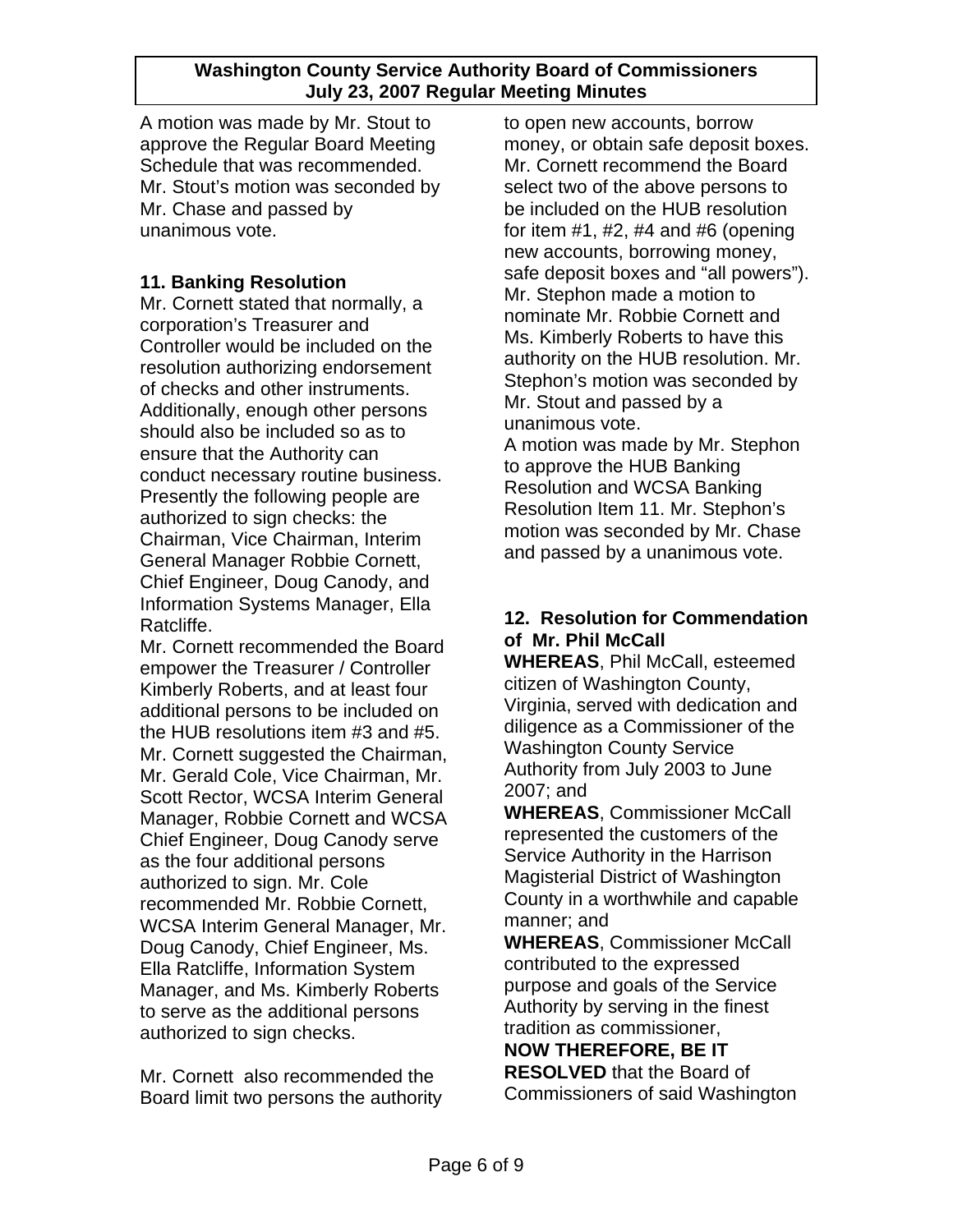County Service Authority, duly assembled to conduct business on this the 23<sup>rd</sup> day of July, 2007, does hereby unanimously adopt this **RESOLUTION OF COMMENDATION,** in full recognition

of, and in gratitude for, the above enumerated services and contributions, and wish Mr. McCall well in all future endeavors.

A motion was made by Mr. Stephon to accept the Resolution of Commendation for Mr. McCall. Mr. Stephon's motion was seconded by Mr. Chase and passed by a unanimous vote of the Board.

# **13. Resolution for Commendation of Mr. Sam Kiser**

**WHEREAS**, Mr. Sam Kiser III, esteemed citizen of Washington County, Virginia, served with dedication and diligence as a Commissioner of the Washington County Service Authority from July 2005 to June 2007; and

**WHEREAS**, Commissioner Kiser represented the customers of the Service Authority in the Madison Magisterial District of Washington County in a worthwhile and capable manner; and

**WHEREAS**, Commissioner Kiser contributed to the expressed purpose and goals of the Service Authority by serving in the finest tradition as commissioner,

**NOW THEREFORE, BE IT RESOLVED** that the Board of Commissioners of said Washington County Service Authority, duly assembled to conduct business on this the  $23^{\text{rd}}$  day of July, 2007, does hereby unanimously adopt this

**RESOLUTION OF COMMENDATION**, in full recognition of, and in gratitude for, the above enumerated services and contributions, and wish Mr. Kiser well in all future endeavors.

A motion was made by Mr. Stout to accept the Resolution of Commendation for Mr. Kiser. Mr. Stout's motion was seconded by Mr. Reynolds and passed by a unanimous vote of the Board.

# **14. Acceptance of Vehicle Bids**

Ms. Kimberly Roberts presented the bid tabulations that were obtained on June 27<sup>th</sup> for vehicle bids. Ms. Roberts reported that they had received bids for 6 one half ton 4x4 pickup trucks and 3- ¾ ton utility trucks. Ms. Roberts stated that Family Ford was the low bidder and did meet all of the specifications on the 6- 4 x 4 pickup trucks and Empire Ford was the low bidder on the ¾ ton Utility Trucks. The Family Ford bid was \$16, 436.00 for each truck and Empire Ford's bid was \$20,300,00 for the  $\frac{3}{4}$  ton trucks. She stated that a spreadsheet had been attached to their handout showing the specifications in the bid documents. Mr. Blaylock questioned if we were taking the beds off of the ones that needs to be replaced and putting on the new trucks. Mr. Cornett stated that they usually put new beds on the trucks when purchased. Ms. Roberts stated that they had specified in the bid documents that they needed trucks without beds. Ms. Roberts recommended that the Board accept the lowest bidders presented. A motion was made by Mr. Reynolds to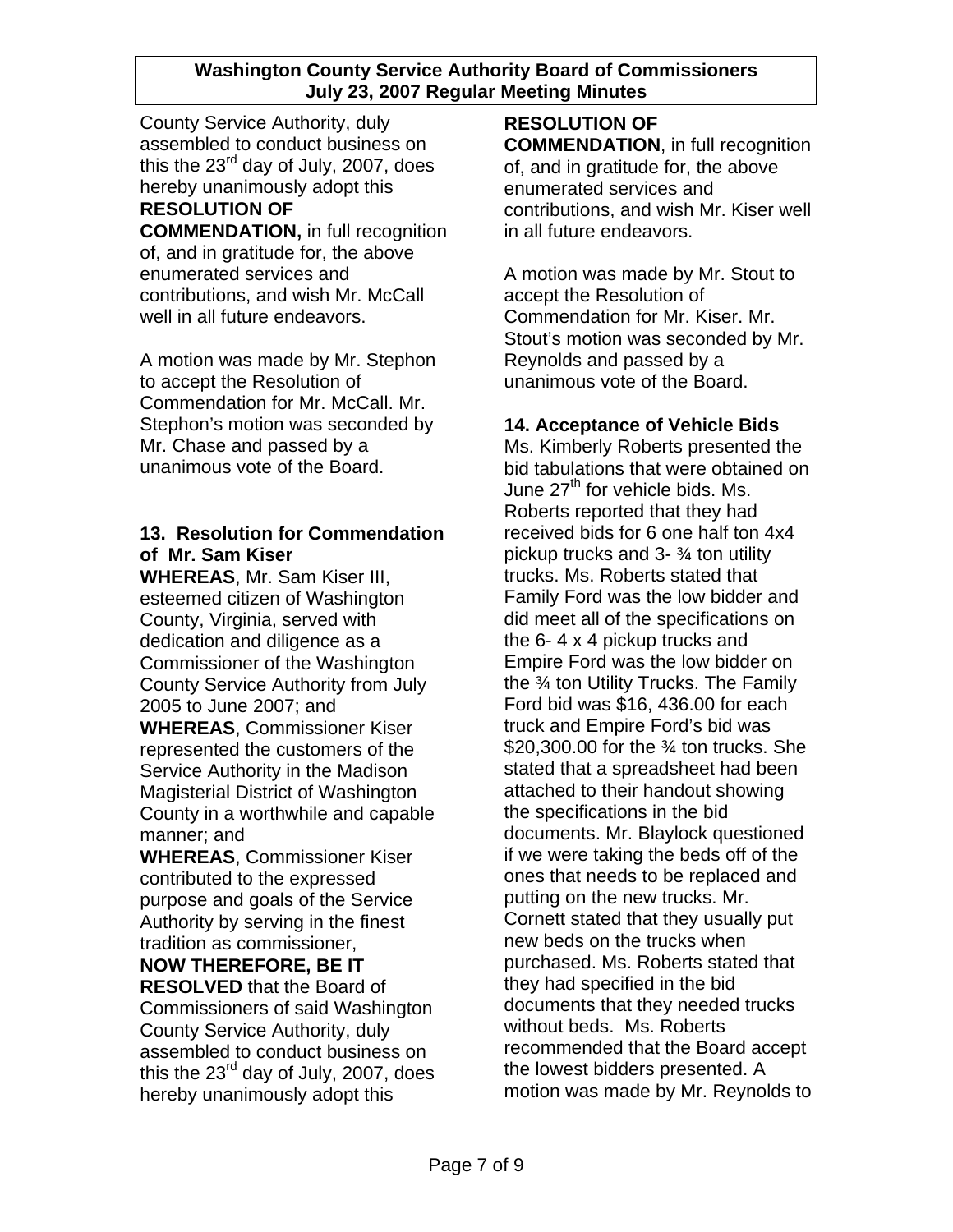accept the bids. Mr. Reynolds motion was seconded by Mr. Stout and passed by a unanimous vote.

# **15. Resolution Requesting Washington County Board of Supervisors Solicit Funding from Southern Rivers Watershed Enhancement Program and to make WCSA the Fiscal Agent of those Funds**

Mr. Cornett presented to the Board a proposed resolution for the Board to consider for Washington County Board of Supervisors to solicit for funding from the Southern Rivers Watershed Enhancement Program and make WCSA the fiscal agent for these funds.

He reported that the Southern Rivers Watershed Enhancement Program is a program that has been established to improve water quality in the streams and groundwater of the "southern rivers" region of Virginia while directly enhancing the quality of life of communities and their residents through the installation and expansion of sewage treatment and collections systems. Mr. Cornett stated that they had an opportunity to secure \$20,000 of grant money to study the Exit 13 area of Washington County for the provision of wastewater collection. There is 1 million dollars available for planning if applied for before April 1, 2008. The 20,000 is available per planning project and is why we are requesting consideration in soliciting \$20,000 for the study of the Exit 13 area. Mr. Cornett stated that they have been looking into a wastewater collection system in the Exit 13 area of Washington County and have been

talking with the Town of Abingdon about treating the wastewater. Mr. Cornett recommended the Board consider the resolution seeking \$20,000 in grant funds from the Southern Rivers Watershed Enhancement Program. He stated that a draft resolution and mapping of the area had been provided to them to consider. Mr. Stephon questioned whether the Board of Supervisors would request the funding and would WCSA be the agent for the funding. Mr. Cornett stated that this would be correct. A motion was made by Mr. Stout to accept the resolution to solicit for this funding. Mr. Stout's motion was seconded by Mr. Reynolds and passed by a unanimous vote.

# **16. Closed Meeting, Personnel and Investment of Public Funds and Acquisition and Disposition of Property**

Mr. Chase moved that the Board adjourn to Closed Meeting in accordance with the Virginia Freedom of Information Act, Code of Virginia Section 2.2-3711 Paragraph A (1): Personnel: Discussion, consideration or interviews of prospective candidates for employment; assignment, appointment, promotion, performance, demotion, salaries, disciplining or resignation of specified public officers, appointees, or employees of any public body; and evaluation of the performance of departments where such evaluation of performance of departments necessarily involve discussed specific individuals; and Code of Virginia Section 2.2-3711 Paragraph A (6): Investment of Public Funds,